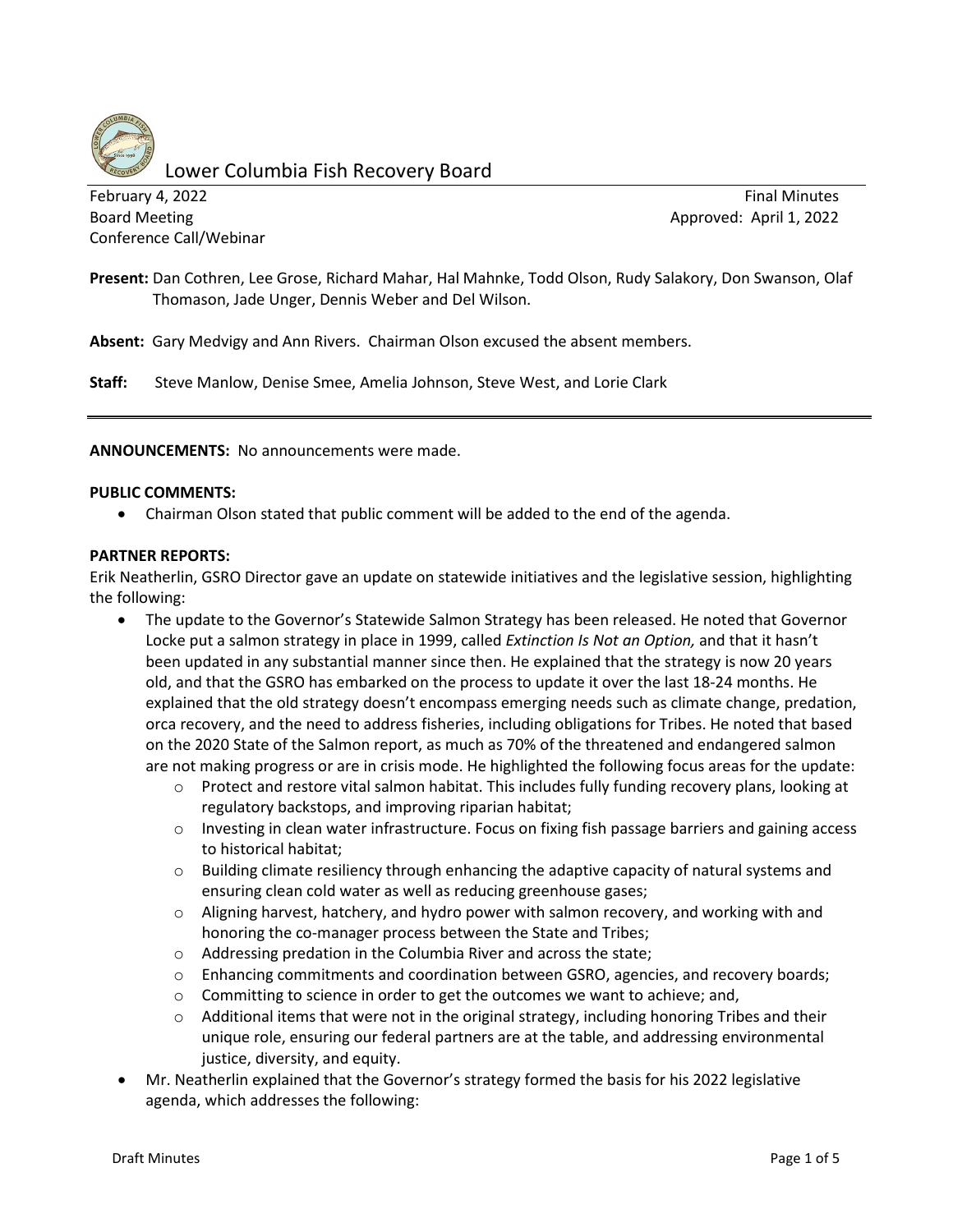- $\circ$  Riparian habitat and protection for \$124M. This includes a riparian grant program administered by RCO.
- o Clean water investments for \$9M.
- o Addressing low flows and cold water for \$6.7M.
- $\circ$  Harvest, monitoring and enforcement by increasing the quality and/or access to this information by the public for \$27M.
- o Hatchery improvements for \$7M.
- o Looking at hydropower actions for \$6M.
- o Fish passage and prioritizing barriers for \$600K.
- o Science, accountability, and implementation categories for \$6.5M.
- He also noted that the cornerstones of the Governors agenda included House Bill 1838 and Senate Bill 5272, called the Lorraine Loomis Act, and explained that HB 1653, which references GSRO and a salmon advisory cabinet, is currently stalled.

Questions and comments from the Board:

- Chairman Olson asked, what if any, proposed legislation is in conflict with the Governor's strategy. Mr. Neatherlin responded that the Lorraine Loomis Act (House Bill (HB) 1838 and Senate Bill (SB) 5272) were a request by the Governor, submitted by his office. He noted that HB 1653 was introduced by Representative Lekanoff, but is stalled. He explained that HB 1117 is another bill that promotes salmon recovery through revisions to the state's comprehensive planning framework, but was unsure whether the Governor has an official position on it.
- Board member Swanson stated that he has reviewed SB 5272 and noted it is a huge taking of land and added it would be detrimental to our work with landowners.
- Board member Wilson stated he has issues with HB 1838 because he is a landowner, and questioned whether people involved with this legislation realize the impacts on property owners. He also noted that he has serious concerns about the outrageous riparian management zones (RMZ) being proposed, and that he will have difficulty facing his constituents with this legislation going through. Mr. Neatherlin responded that the House and Senate have put this legislation aside and it is not going forward as it is currently drafted.
- Chairman Olson asked Mr. Neatherlin is he knew when the cut off dates are/were for proposed legislation. Mr. Neatherlin stated he was unsure of the date but thought it was this week. Board members Cothren and Weber stated the cutoff date was 2/3/2022 to leave the Committee of Origin.

# **DIRECTOR'S REPORT**

Director Manlow provided a written report ahead of this meeting. He stated Mr. Neatherlin addressed some of the key legislative proposals that he was going to be cover. He added the following:

- Regarding HB 1838 and SB 5272, there were a lot of questions on the Lorraine Loomis Act regarding the regulatory piece and what it means to riparian landowners.
- HB 1117 is a carryover from last legislative session, and has been updated to call for coordination with regional recovery organizations.

Questions and comments from the Board:

• Board member Weber gave a "shout out" to Director Manlow and Steve West on their presentation to the Cowlitz County Voluntary Stewardship Program (VSP) and on the Collaborative working to improve sediment management in the Toutle Valley.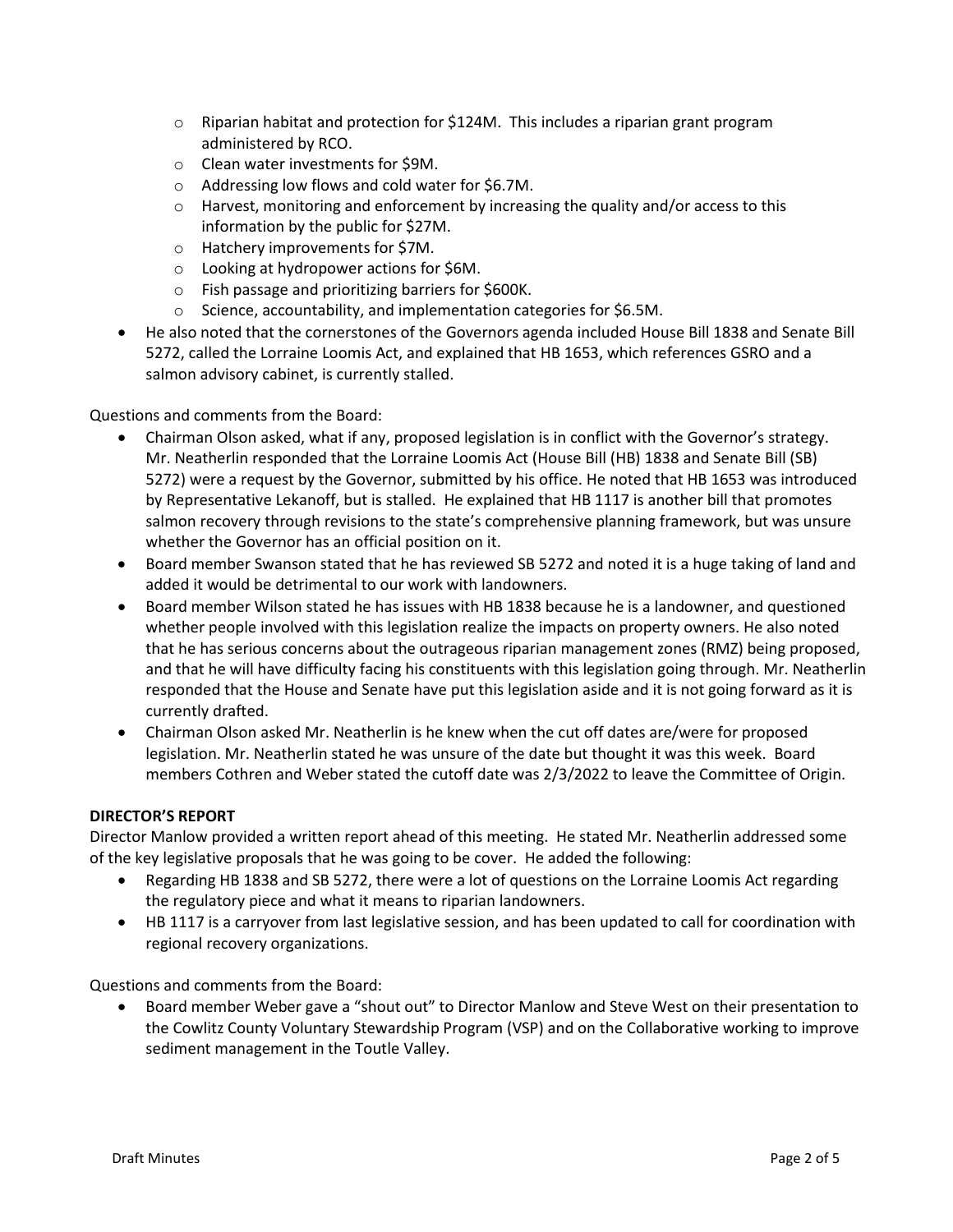## **BUSINESS MEETING**

#### Item #1 Consent Agenda

Board member Weber moved and Board member Grose seconded to approve the Consent Agenda as submitted. No discussion. Motion carried.

### Item #2 Election of Vice Chair

Director Manlow presented the item to the Board. He stated with Paul Greenlee stepping down in December, the Board has a vacancy for the Vice Chairman. Chairman Olson stated for the record how much he appreciated Paul Greenlee's role and participation as Vice Chair over the last few years.

Chairman Olson opened the meeting for nominations:

- Board member Weber stated it was nice to see Board member Grose back, although not for the reason he is. Board member Weber nominated Board member Grose to serve as Vice Chairman since he has experience with the Board. Board member Grose stated he was going to nominate Board member Weber who is on the Finance Committee.
- Board member Grose stated for the record that this will be his last year on the Board. The Vice Chairman position will need to be filled again at the end of the year.
- Board member Mahnke nominated Board member Grose.
- Chairman Olson asked Board member Grose if he would be willing to serve this year as Vice Chairman. Board member Grose accepted.

Board member Weber moved and Board member Salakory seconded to approve the Board's nomination for Vice Chairman. No discussion. Motion carried.

#### Item #3 Update on the 2022 Annual Report

Director Manlow stated in the past, he has done a long written report. He noted that this year, Ms. Johnson took the initiative by working with staff to modernize the Board's reporting and used a visual platform. Director Manlow asked Ms. Johnson to present to the Board.

Ms. Johnson stated staff has been working to move from the planning phase of the recovery program to a progress reporting phase by sharing the information with the Board and our recovery partners across the state. She noted that we are working to answer the following questions:

- What progress are we making in terms of viability improvements relative to our recovery goals for our salmon and steelhead populations?
- Where are we in terms of threat reduction targets for an all H Recovery Plan?

Ms. Johnson walked through the online report. The 2021 Annual Report link is available on the Board's website located a[t https://www.lcfrb.gen.wa.us/copy-of-watershed-planning-1](https://www.lcfrb.gen.wa.us/copy-of-watershed-planning-1) . Ms. Johnson stated this is our first attempt at an annual report and that we are open to suggestions on how to improve the story map to convey information.

Questions and comments from the Board: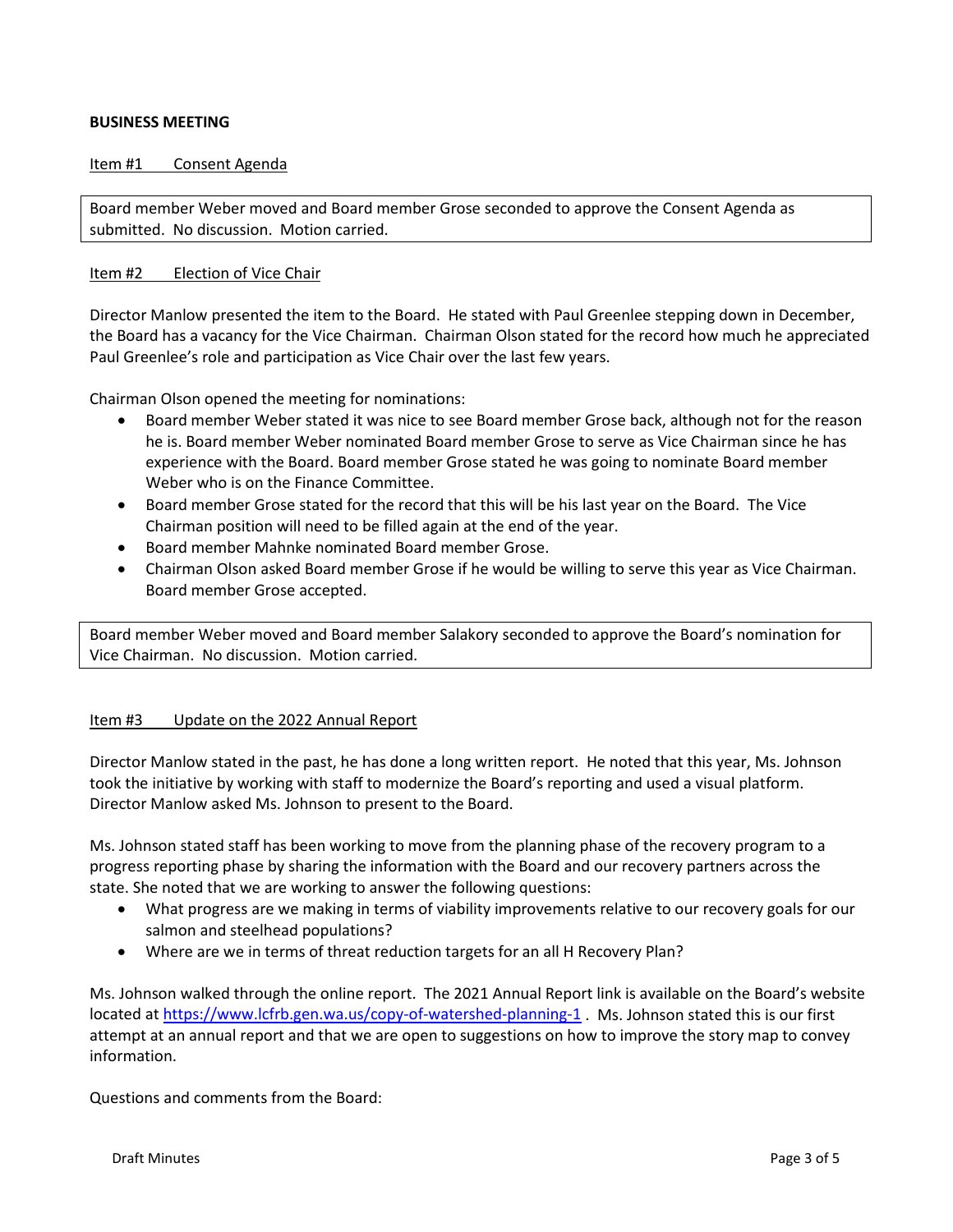• Chairman Olson stated this was a job well done. He asked the members of the Board to take some time to review and offer any suggestions to staff.

Director Manlow asked Ms. Smee to walk through some of the changes that have been made to the Board's website. Ms. Smee walked the Board through the website online stating that we are trying to make it a more useful tool to find information. Ms. Smee added that our website has a lot of information on it because we work with 82 different partners in our Recovery Plan.

Ms. Smee highlighted some of the new tabs on the webpage:

- Under Programs, there is a new Monitoring page including links to reports;
- The Library section is a work in progress. Once we have updated the section, staff would like to work with partners so they know where to find information. Ms. Smee encouraged members to cruise around the website, think about something you might be looking for, then try to find it. Ms. Smee would be interested to know if you were able to locate the information and if it was easy or difficult. She asked Board members for feedback;
- Under Habitat Studies, the Habitat Studies and Watershed Assessment Reports have been included in one section; and,
- Under SalmonPORT, this is where the regional habitat strategy is located, as well as map and project data. We are moving our project information to the statewide Salmon Recovery Portal (SRP) and will add the link once it has been completed.

**PUBLIC COMMENTS:** Chairman Olson opened the meeting for public comment asking speakers to limit their comments to three minutes per person.

Robert Sudar: Mr. Sudar stated in terms of the Governor's salmon plan, it has been very hard for members in the commercial fishing industry to get any detail. He stated the plan has \$16.7M assigned to buy out commercial fisheries on the river, and it is really frustrating. He noted there has been talk of license reduction efforts with WDFW, but this bill was not developed in conjunction with their fishery members. He explained that the commercial fleet is not a risk to salmon recovery and there is a lot information to support that conclusion. He stated that gill netters stay within all of their guidelines, from the state to the National Marines Fisheries Service (NMFS), and provide hundreds of thousands, and in some years millions, of meals to the public. He explained that they have the smallest share of the ESA impacts as well.

Mr. Sudar stated he would like Mr. Neatherlin address the following questions:

- 1. Why do they think this is important for salmon recovery when commercial fishers don't pose any threat to salmon recovery? Mr. Neatherlin responded stating that the \$16.7M encompasses two pieces, to purchase the inactive and active licenses. He stated this would be a voluntary program, and purchase would not be required.
- 2. There was mention that along with buying out the licenses, there was a reduction in the state share of impacts based on licenses that were bought out. He noted that impacts aren't owned by the state - they are determined by NMFS and are available to all user groups. Mr. Neatherlin responded that there is language in the proviso for extinguishing or reducing some of the allocation based on the purchase of licenses. He stated he would follow up with Mr. Sudar on those details.
- 3. Why does that state think they cannot let someone else use those impacts? Mr. Neatherlin stated that in some of the materials that have been circulated, there is mention of alternative gear but there is no funding in this budget item.